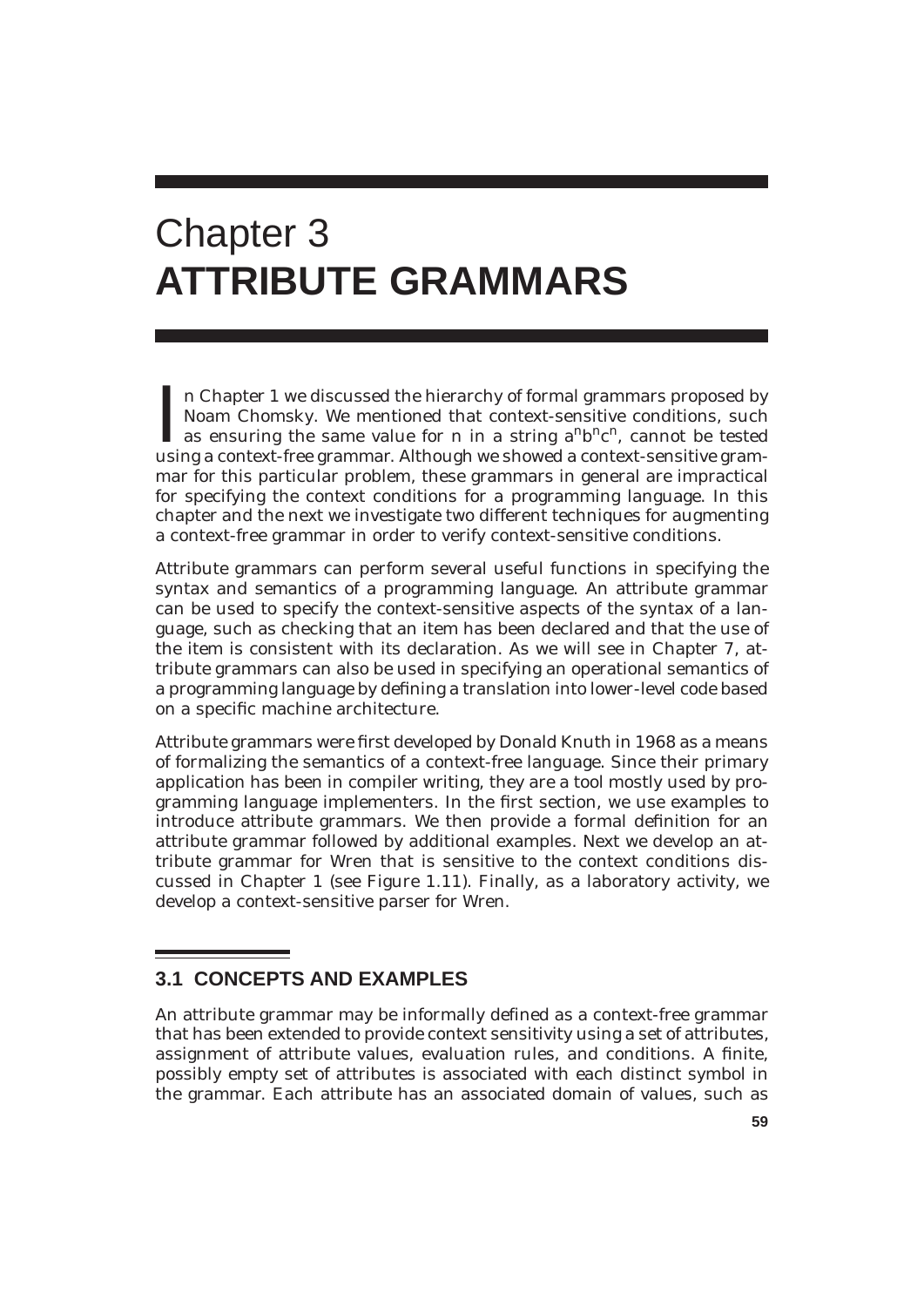integers, character and string values, or more complex structures. Viewing the input sentence (or program) as a parse tree, attribute grammars can pass values from a node to its parent, using a synthesized attribute, or from the current node to a child, using an inherited attribute. In addition to passing attribute values up or down the parse tree, the attribute values may be assigned, modified, and checked at any node in the derivation tree. The following examples should clarify some of these points.

## **Examples of Attribute Grammars**

We will attempt to write a grammar to recognize sentences of the form  $\mathbf{a}^n \mathbf{b}^n \mathbf{c}^n$ . The sentences **aaabbbccc** and **abc** belong to this grammar but the sentences **aaabbbbcc** and **aabbbcc** do not. Consider this first attempt to describe the language using a context-free grammar:

<letter sequence> ::= <a sequence> <b sequence> <c sequence>  $\leq$ asequence $>$ ::= **a**  $\mid$   $\leq$ a sequence $>$ **a**  $\leq$ bsequence $> ::=$  **b**  $|$   $\leq$ bsequence $>$  **b** <csequence> ::= **c** | <csequence> **c**

As seen in Figure 3.1, this grammar can generate the string **aaabbbccc** . It can also generate the string **aaabbbbcc** , as seen in Figure 3.2.



*Figure 3.1*: Parse Tree for the String **aaabbbccc**

As has already been noted in Chapter 1, it is impossible to write a contextfree grammar to generate only those sentences of the form  $\mathbf{a}^n \mathbf{b}^n \mathbf{c}^n$ . However, it is possible to write a context-sensitive grammar for sentences of this form. Attribute grammars provide another approach for defining context-sensitiv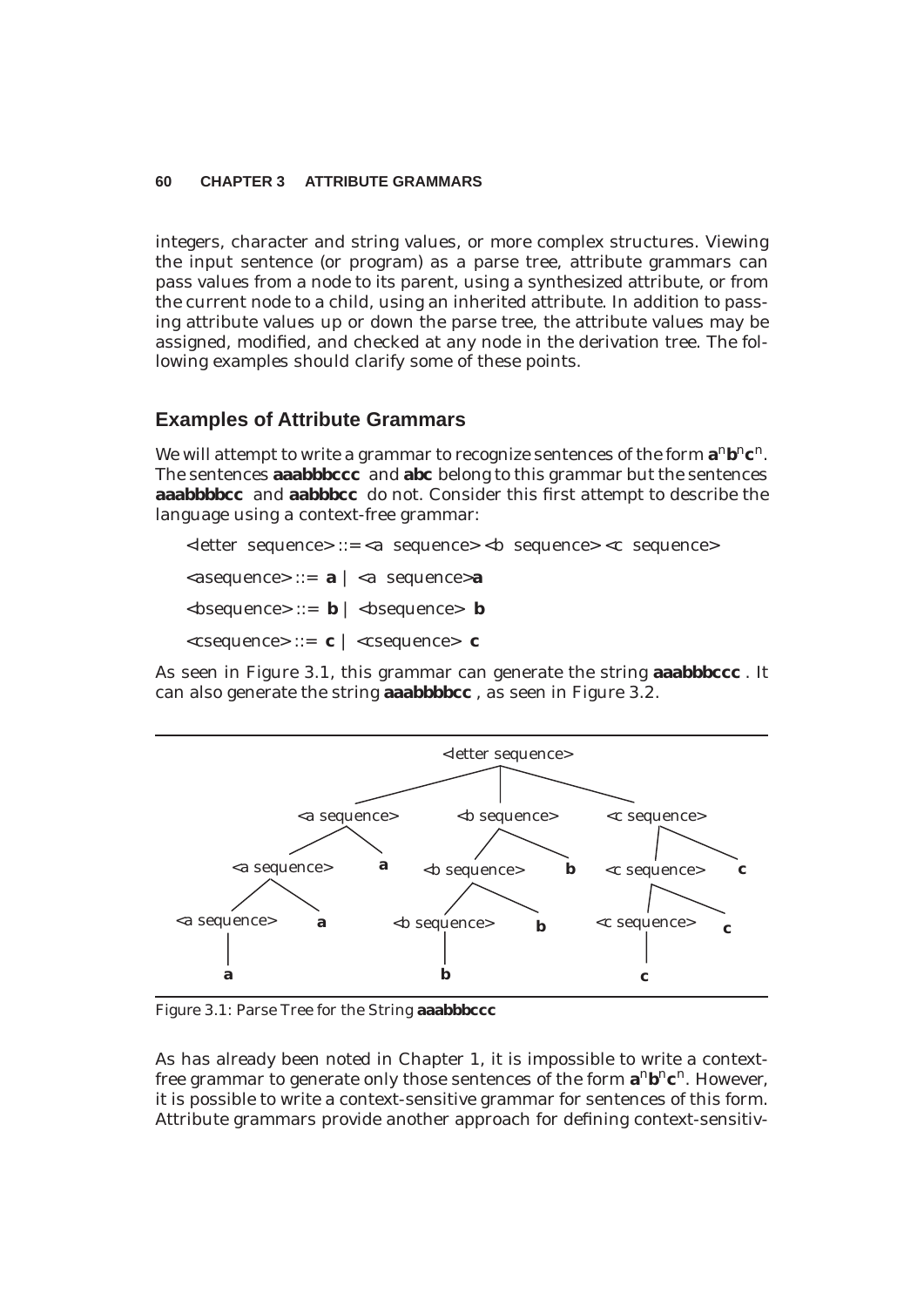ity. If we augment our grammar with an attribute describing the length of aletter sequence, we can use these values to ensur e that the sequences of **a**'s, **b**'s, and **c**'s all have the same length.



*Figure 3.2*: Parse Tree for the String **aaabbbbcc**

The first solution involves a synthesized attribute *Size* that is associated with the nonterminals <asequence>, <br/>sequence>, and <csequence>. W e add the condition that, at the root of the tree, the *Size* attribute for each of the letter sequences has the same value. If a character sequence consists of a single character, *Size* is set to 1; if it consists of a character sequence followed by a single character, *Size* for the parent character sequence is the *Size* of the child character sequence plus one. We have added the necessary attribute assignments and conditions to the grammar shown below. Notice that we differentiate a parent sequence from a child sequence by adding subscripts to the nonterminal symbols.

```
<lettersequence> ::= <asequence> <bsequence> <csequence>
   condition :
       Size (<asequence>) = Size (<br/>cbsequence>) = Size (<csequence>)
<asequence> ::= a
               Size (<asequence>) \leftarrow 1
            \vert <asequence> \vert a
                Size (<asequence>) \leftarrow Size (<asequence> _2) + 1
```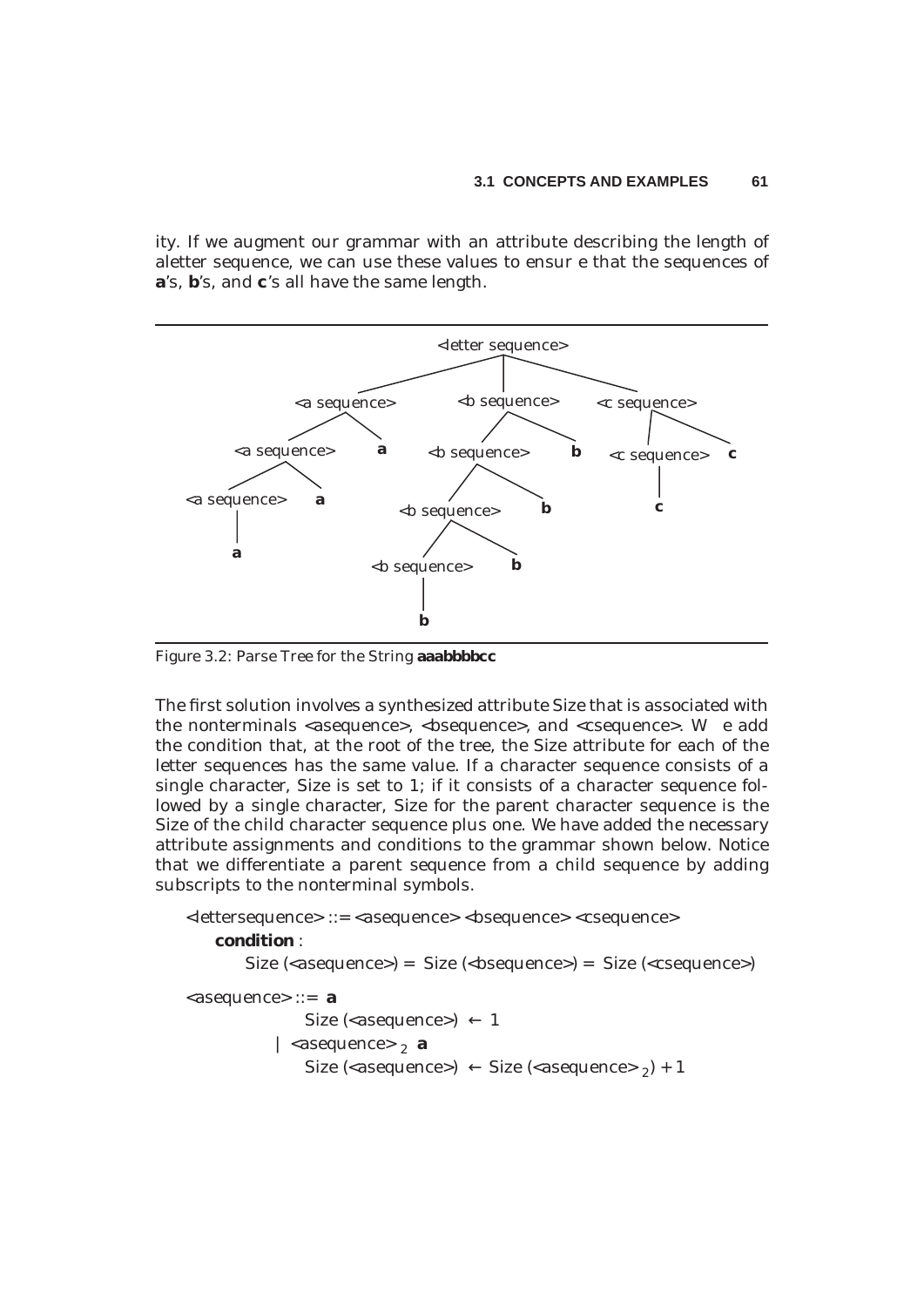```
<bsequence> ::= b
                     Size (<br/>bsequence>) \leftarrow 1
                | \langlebsequence> <sub>2</sub> b
                     Size (<br/>bsequence>) ← Size (<br/>bsequence> _2) + 1
<csequence> ::= c
                     Size (<csequence>) \leftarrow 1
                \vert <csequence> \vert c
                     Size \langle <csequence>\rangle \langle \langleSize \langle <csequence> \partial\rangle + 1
```
This attribute grammar successfully parses the sequence **aaabbbccc** since the sequence obeys the BNF and satisfies all conditions in the attribute grammar. The complete, decorated parse tree is shown in Figure 3.3.



*Figure 3.3*: Parse Tree for **aaabbbccc** Using Synthesized Attributes

On the other hand, this attribute grammar cannot parse the sequence **aaabbbbcc** . Although this sequence satisfies the BNF part of the grammar, it does not satisfy the condition required of the attribute values, as shown in Figure 3.4.

When using only synthesized attributes, all of the relevant information is passed up to the root of the parse tree where the checking takes place. However, it is often more convenient to pass information up from one part of a tree, transfer it at some specified node, and then have it inherited down into other parts of the tree.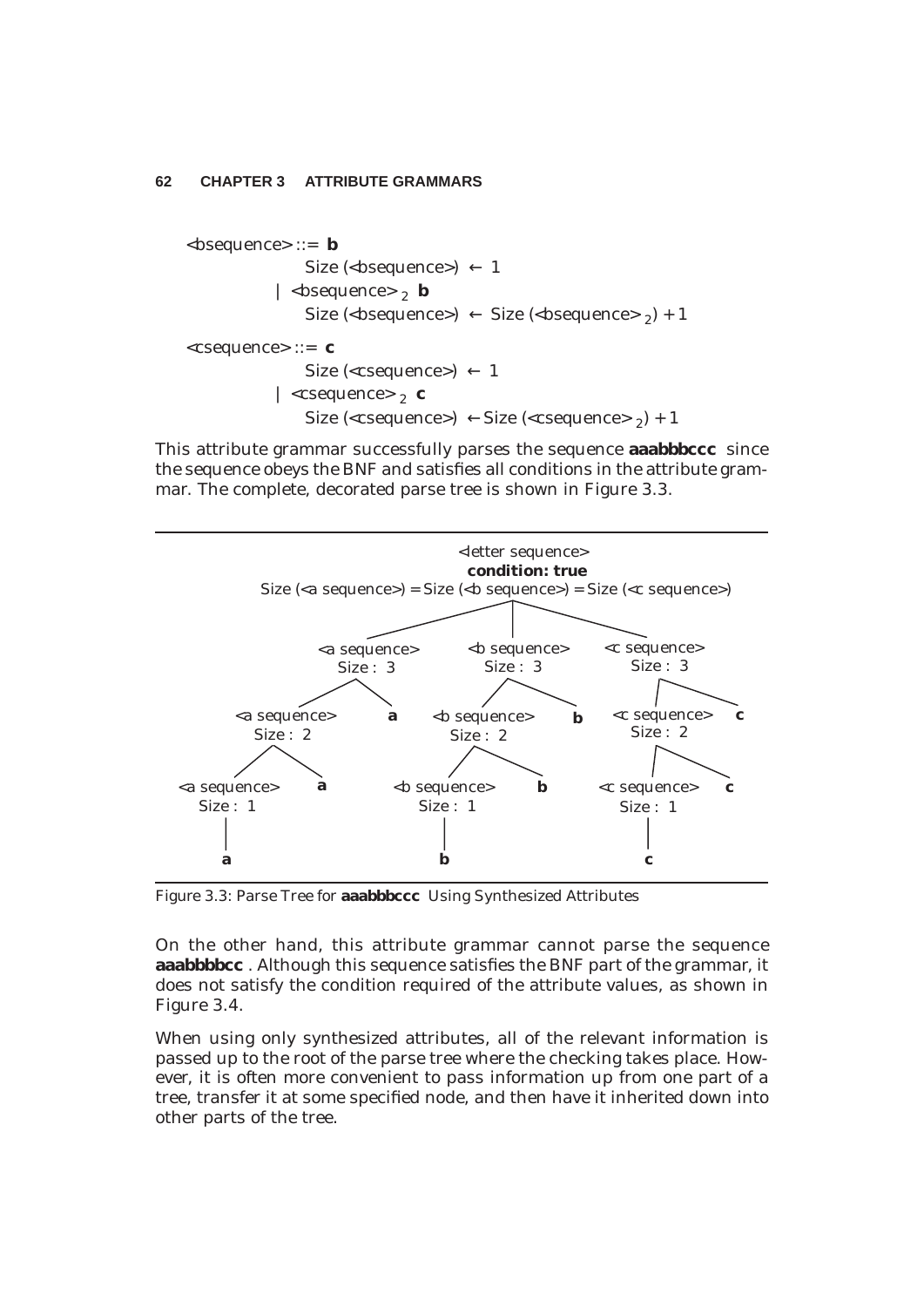

*Figure 3.4*: Parse Tree for **aaabbbbcc** Using Synthesized Attributes

Reconsider the problem of recognizing sequences of the form **a**n**b**n**c**n. In this solution, we use the attribute *Size* as a synthesized attribute for the sequence of **a**'s and *InhSize* as inherited attributes for the sequences of **b**'s and **c**'s. As we have already seen, we can synthesize the size of the sequence of **a**'s to the root of the parse tree. In this solution we set the *InhSize* attribute for the **b** sequence and the **c** sequence to this value and inherit it down the tree, decrementing the value by one every time we see another character in the sequence. When we reach the node where the sequence has a child consisting of a single character, we check if the inherited *InhSize* attribute equals one. If so, the size of the sequence must be the same as the size of the sequences of **a**'s; otherwise, the two sizes do not match and the parse is unsuccessful. These ideas are expressed in the following attribute grammar:

<lettersequence> ::= <asequence> <bsequence> <csequence> *InhSize*  $(\text{else} \ge) \leftarrow \text{Size}$   $(\text{case} \le)$ *InhSize*  $\langle$  <csequence> $\rangle$   $\langle$  *Size*  $\langle$  <asequence> $\rangle$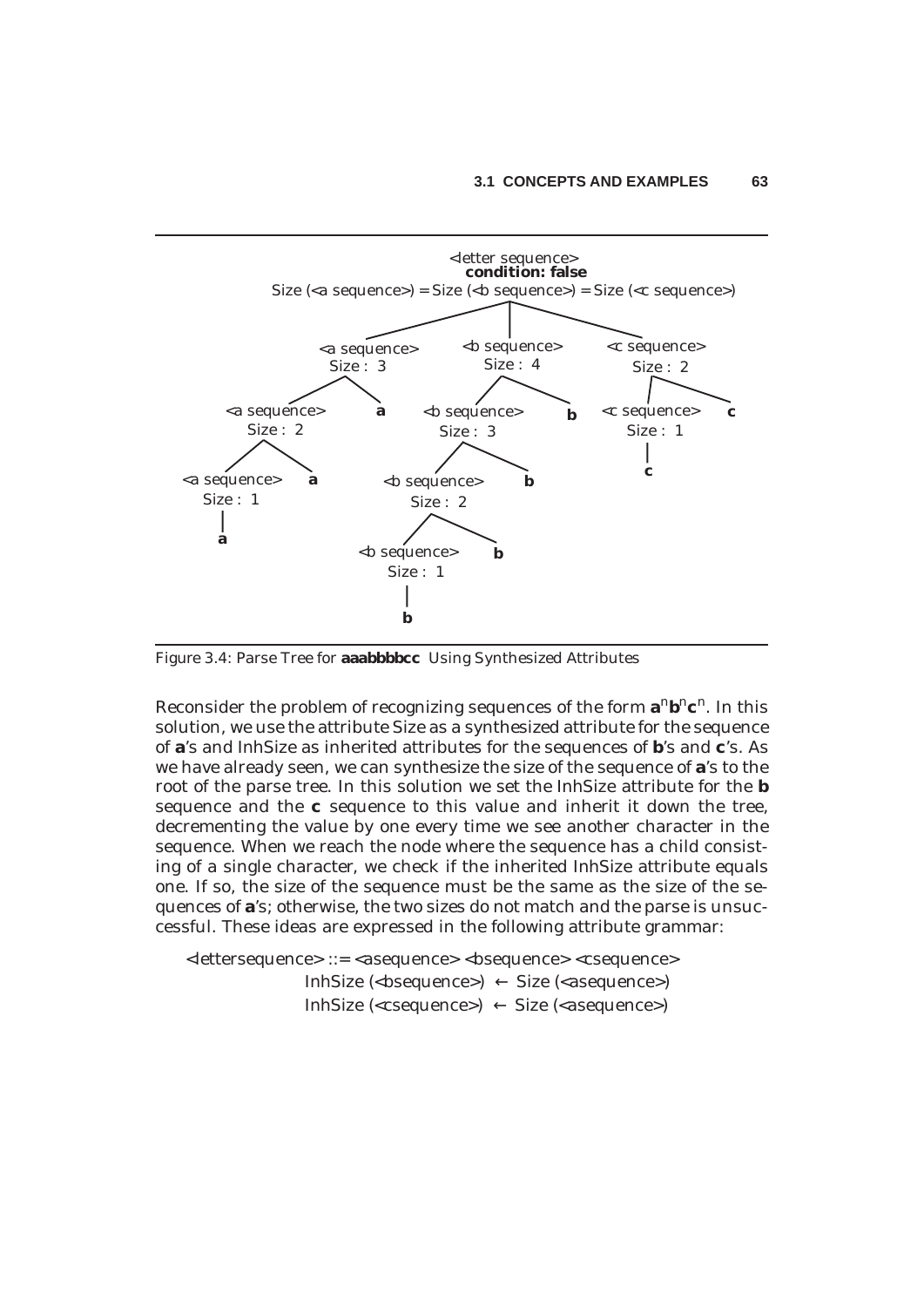```
<asequence> ::= a
                                 Size (<asequence>) \leftarrow 1
                          \vert <asequence> \vert a
                                  Size (<asequence>) \leftarrow Size (<asequence> <sub>2</sub>) + 1
<bsequence> ::= b
                                 condition: InhSize (<br/>bsequence>) = 1
                          | \langlebsequence\rangle<sub>2</sub> b
                                  InhSize \langle -bsequence> _2) \leftarrow InhSize \langle -bsequence>) - 1
<csequence> ::= c
                                 condition: InhSize (<csequence>) = 1
                          \vert <csequence> \vert c
                                 InhSize \langle \text{c} \rangle \langle \text{c} \rangle \langle \text{c} \rangle \langle \text{d} \rangle \langle \text{d} \rangle \langle \text{d} \rangle \langle \text{c} \rangle \langle \text{c} \rangle \langle \text{d} \rangle \langle \text{d} \rangle \langle \text{d} \rangle \langle \text{d} \rangle \langle \text{d} \rangle \langle \text{d} \rangle \langle \text{d} \rangle \langle \text{d} \rangle \langle \text{d} \rangle \langle \text{d
```
For the nonterminal <asequence>, *Size* is a synthesized attribute, as we can see from the attribute assignment

*Size* (<asequence>)  $\leftarrow$  *Size* (<asequence>  $_2$ ) + 1.

Here the value of the child is incremented by one and passed to the parent. For the nonterminals <br/>bsequence> and <csequence>, $\;$  InhSize is an inherited attribute that is passed from parent to child. The assignment

```
InhSize \langle bsequence> _2\rangle \leftarrow InhSize \langle bsequence>\rangle - 1
```
shows that the value is decremented by one each time it is passed from the parent sequence to the child sequence. When the sequence is a single character, we check that the inherited size attribute value is one. Figure 3.5 shows a decorated attribute parse tree for the sequence **aaabbbccc** , which satisfies the attribute grammar since it satisfies the BNF and all attribute conditions are true. *Size* is synthesized up the left branch, passed over to the center and right branches at the root, inherited down the center branch, and inherited down the right branch as *InhSize*.

As before, we demonstrate that the attribute grammar cannot parse the sequence **aaabbbbcc** . Although this sequence satisfies the BNF part of the grammar, it does not satisfy all conditions associated with attribute values, as shown in Figure 3.6. In this case, the parse fails on two conditions. It only takes one false condition anywhere in the decorated parse tree to make the parse fail.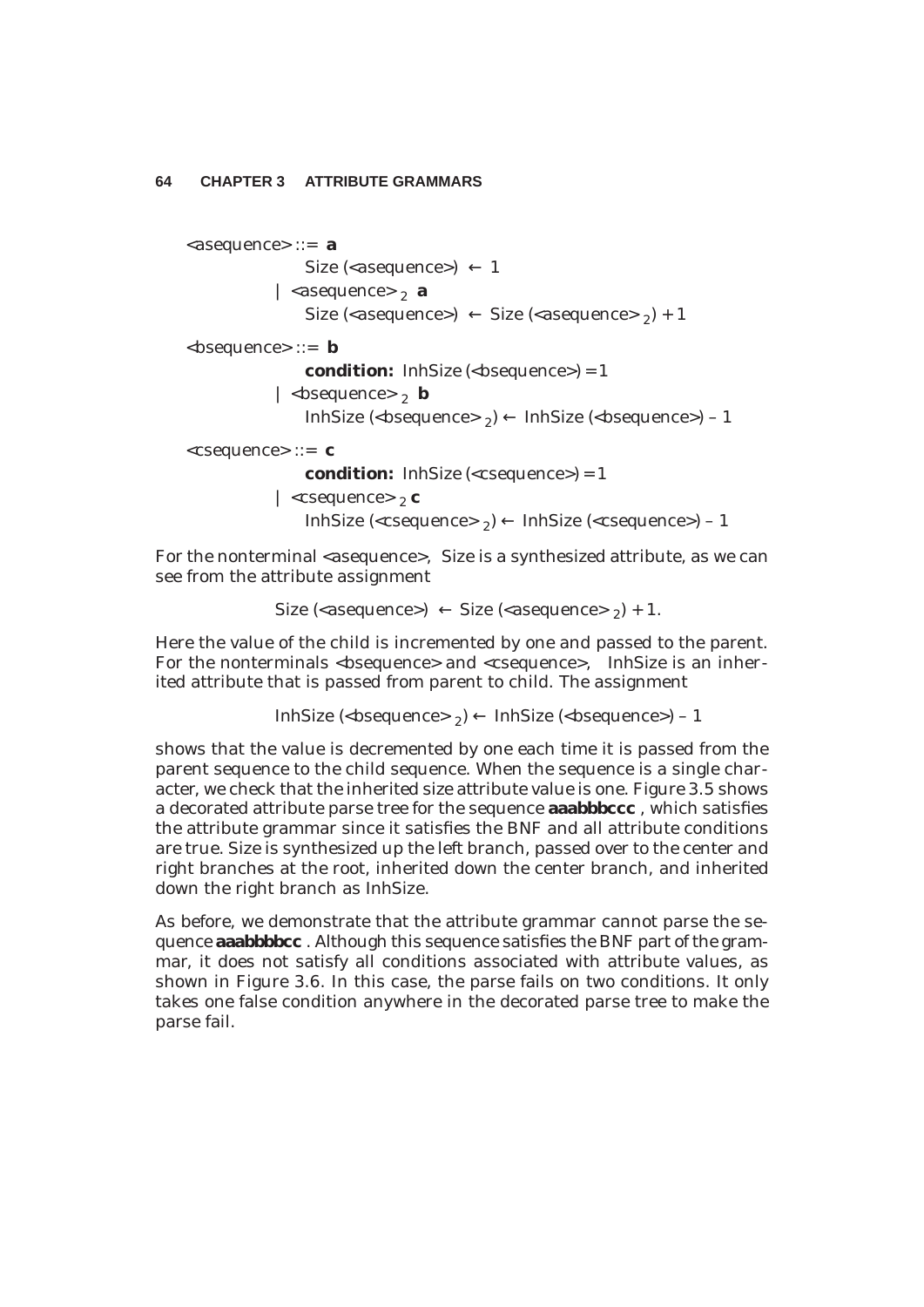

*Figure 3.5*: Parse Tree for **aaabbbccc** Using Inherited Attributes



*Figure 3.6*: Parse Tree for **aaabbbbcc** Using Inherited Attributes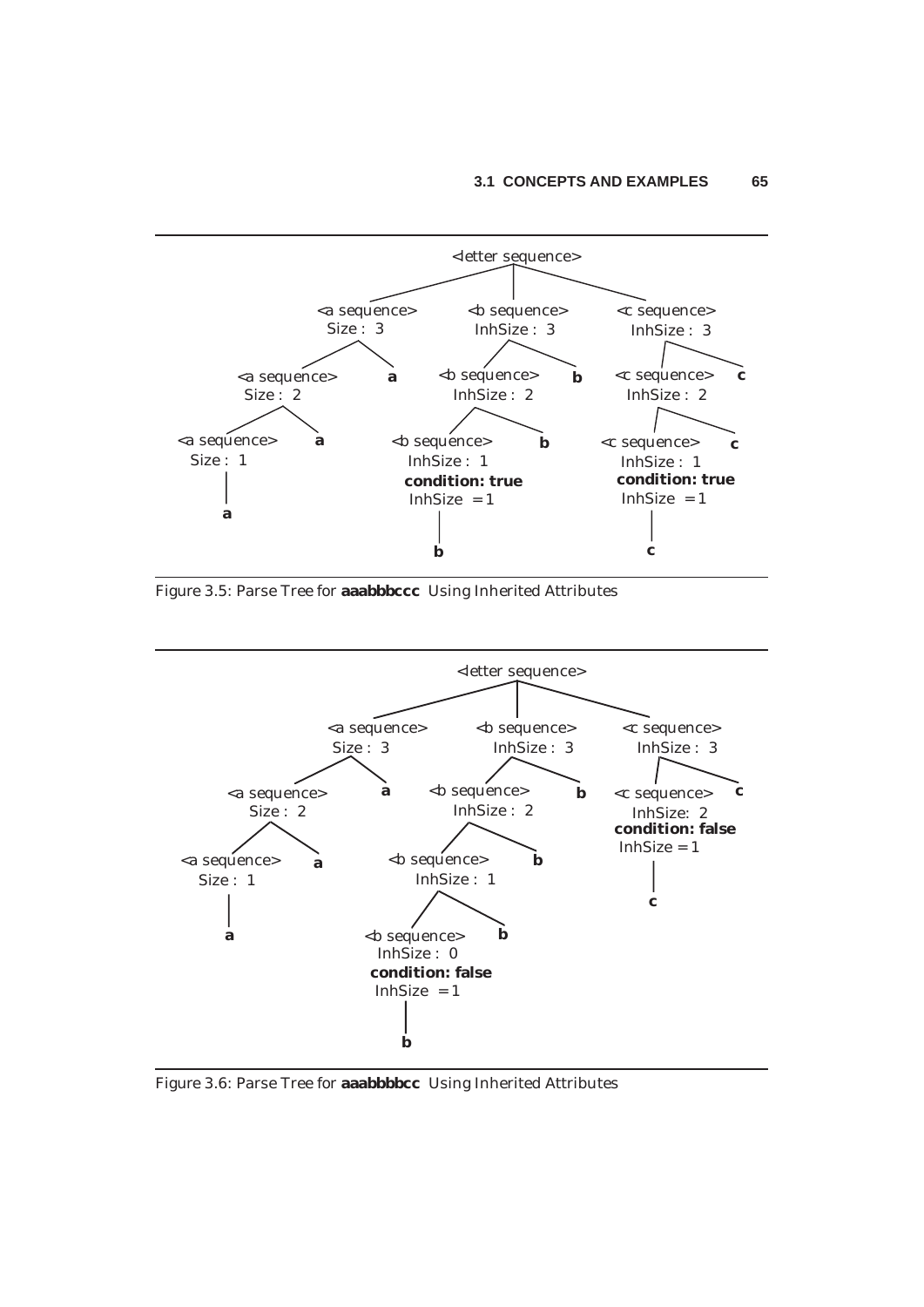In this grammar the sequence of **a**'s determines the "desired" length against which the other sequences are checked. Consider the sequence **aabbbccc** . It might be argued that the sequence of **a**'s is "at fault" and not the other two sequences. However, in a programming language with declarations, we use the declarations to determine the "desired" types against which the remainder of the program is checked. The declaration information is synthesized up to the root of the tree and passed into the entire program for checking. Using this approach makes it easier to localize errors that cause the parse to fail. Also, if both synthesized and inherited attributes are used, an attribute value may be threaded throughout a tree. We will see this mechanism in Chapter 7 when an attribute grammar is used to help determine label names in the generation of code. Before developing the complete attribute grammar for Wren, we provide some formal definitions associated with attribute grammars and examine one more example where attributes are used to determine the semantics of binary numerals.

## **Formal Definitions**

Although the above examples were introduced in an informal way, attribute grammars furnish a formal mechanism for specifying a context-sensitive grammar, as indicated by the following definitions.

**Definition** : An **attribute grammar** is a context-free grammar augmented with attributes, semantic rules, and conditions.

Let  $G = \langle N, \Sigma, P, S \rangle$  be a context-free grammar (see Chapter 1). Write a production  $p \in P$  in the form:

p:  $X_0$  ::=  $X_1 X_2 ... X_{n_m}$ 

where  $n_p \ge 1$ ,  $X_0 \in N$  and  $X_k \in N \cup \Sigma$  for  $1 \le k \le n_p$ .

A derivation tree for a sentence in a context-free language, as defined in Chapter 1, has the property that each of its leaf nodes is labeled with a symbol from  $\Sigma$  and each interior node t corresponds to a production  $p \in P$ such that t is labeled with  $X_0$  and t has  $n_p$  children labeled with  $X_1, X_2, ...,$  $X_{n_n}$  in left-to-right order.

For each syntactic category  $X \in N$  in the grammar, there are two finite disjoint sets  $I(X)$  and  $S(X)$  of **inherited** and **synthesized attributes** . For  $X = S$ , the start symbol,  $I(X) = \emptyset$ .

Let  $A(X) = I(X)$  ∪ S(X) be the set of attributes of X. Each attribute  $Atb \in A(X)$ takes a value from some semantic domain (such as the integers, strings of characters, or structures of some type) associated with that attribute. These values are defined by **semantic functions** or **semantic rules** associated with the productions in P.

Consider again a production  $p \in P$  of the form  $X_0 ::= X_1 X_2 ... X_{n_p}$  Each synthesized attribute  $Atb \in S(X_0)$  has its value defined in terms of the at-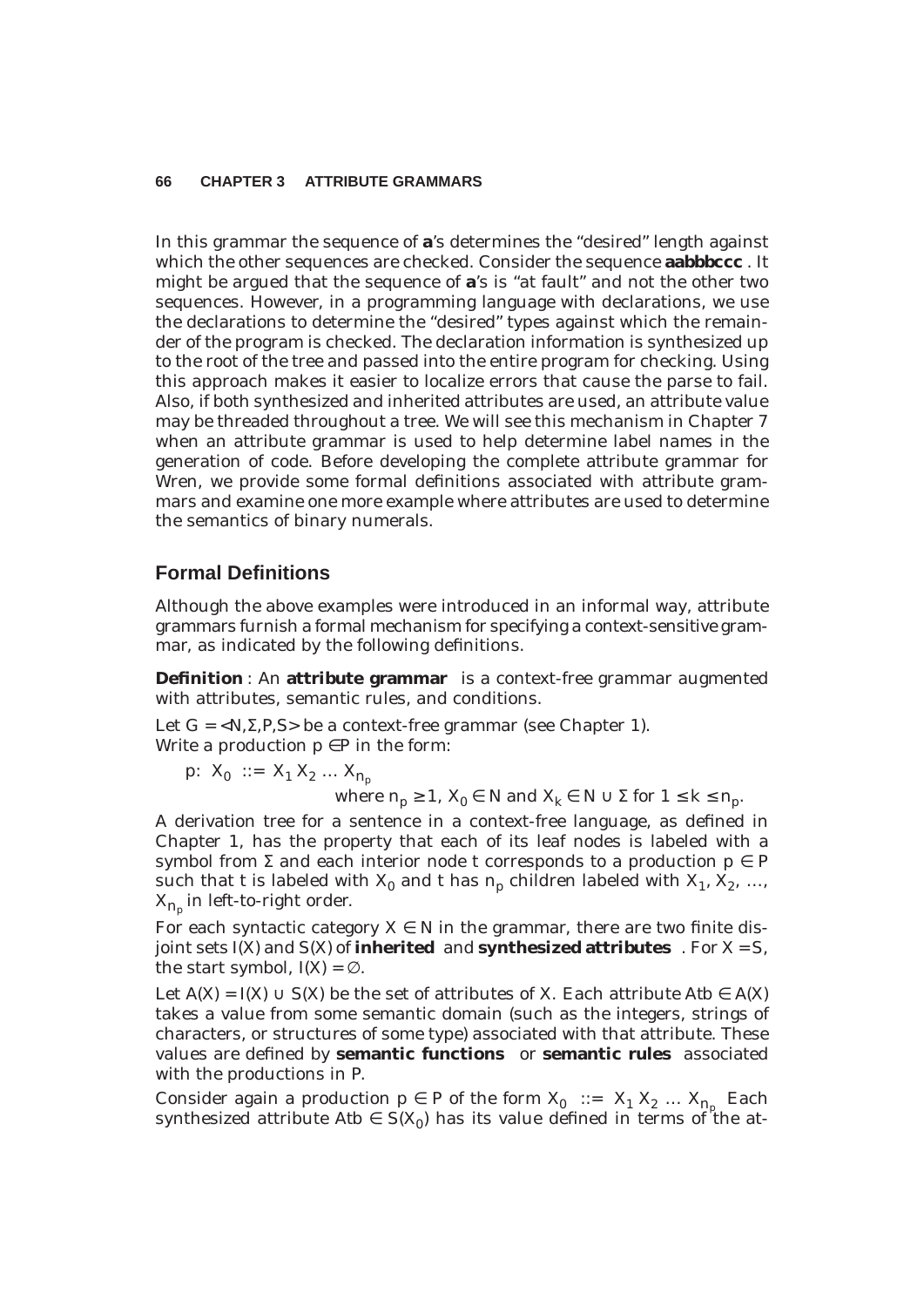tributes in  $A(X_1) \cup A(X_2) \cup ... \cup A(X_{n_p}) \cup I(X_0)$ . Each inherited attribute *Atb* ∈ I( $X_k$ ) for  $1 \le k \le n_p$  has its value defined in terms of the attributes in  $A(X_0) \cup S(X_1) \cup S(X_2) \cup \ldots \cup S(X_{n_n}).$ 

Each production may also have a set of conditions on the values of the attributes in A(X<sub>0</sub>) ∪ A(X<sub>1</sub>) ∪ A(X<sub>2</sub>) ∪ … ∪ A(X<sub>n<sub>n</sub></sub>) that further constrain an application of the production. The derivation (or parse) of a sentence in the attribute grammar is satisfied if and only if the context-free grammar is satisfied and all conditions are true. The semantics of a nonterminal can be considered to be a distinguished attribute evaluated at the root node of the derivation tree of that nonterminal.

## **Semantics via Attribute Grammars**

We illustrate the use of attribute grammars to specify meaning by developing the semantics of binary numerals. A binary numeral is a sequence of binary digits followed by a binary point (a period) and another sequence of binary digits—for example, 100.001 and 0.001101. For simplicity, we require at least one binary digit, which may be 0, for each sequence of binary digits. It is possible to relax this assumption—for example 101 or .11—but this flexibility adds to the complexity of the grammar without altering the semantics of binary numerals. Therefore we leave this modification as an exercise. We define the semantics of a binary numeral to be the real number value *Val* associated with the numeral, expressed in base-ten notation. For example, the semantics of the numeral 100.001 is 4.125.

The first version of an attribute grammar defining the meaning of binary numerals involves only synthesized attributes.

| <b>Nonterminals</b>                                                                                         | <b>Synthesized</b><br><b>Attributes</b>                                                                                                                       | <b>Inherited</b><br><b>Attributes</b>                                                             |  |
|-------------------------------------------------------------------------------------------------------------|---------------------------------------------------------------------------------------------------------------------------------------------------------------|---------------------------------------------------------------------------------------------------|--|
| <br>binary numeral>                                                                                         | Val                                                                                                                                                           |                                                                                                   |  |
| <br>shinary digits>                                                                                         | Val, Len                                                                                                                                                      |                                                                                                   |  |
| <bit></bit>                                                                                                 | Val                                                                                                                                                           |                                                                                                   |  |
| $\langle$ binary numeral> ::= $\langle$ binary digits> <sub>1</sub> . $\langle$ binary digits> <sub>2</sub> | <i>Val</i> (<br>binary numeral>) $\leftarrow$ <i>Val</i> (<br>binary digits> <sub>1</sub> ) +<br>Val (<br>cbinary digits>2) / $2^{Len$ (<br>cbinary digits>2) |                                                                                                   |  |
| <binary digits=""> ::=</binary>                                                                             |                                                                                                                                                               |                                                                                                   |  |
| $\langle$ binary digits> <sub>2</sub> $\langle$ bit>                                                        |                                                                                                                                                               | Val (<br>binary digits>) $\leftarrow$ 2 • Val (<br>binary digits> <sub>2</sub> ) + Val (<br>bit>) |  |

*Len*  $\langle$  binary digits> $\rangle \leftarrow$  *Len*  $\langle$  binary digits><sub>2</sub> $\rangle$  + 1

 $\vert$  <br/> <br/> <br/> <br/> <br/> <br/> <br/> <br/> <br/> <br/> <br/> <br/> <br/> <br/> <br/> <br/> <br/> <br/> <br/> <br/> <br/> <br/> <br/> <br/> <br/> <br/> <br/> <br/> <br/> <br/> <br/> <br/> <br/> <br/> <br/> <br/>

*Val* (<br/>cbinary digits>)  $\leftarrow$  *Val* (<br/>cbit>)

```
Len (<br/>cbinary digits>) \leftarrow 1
```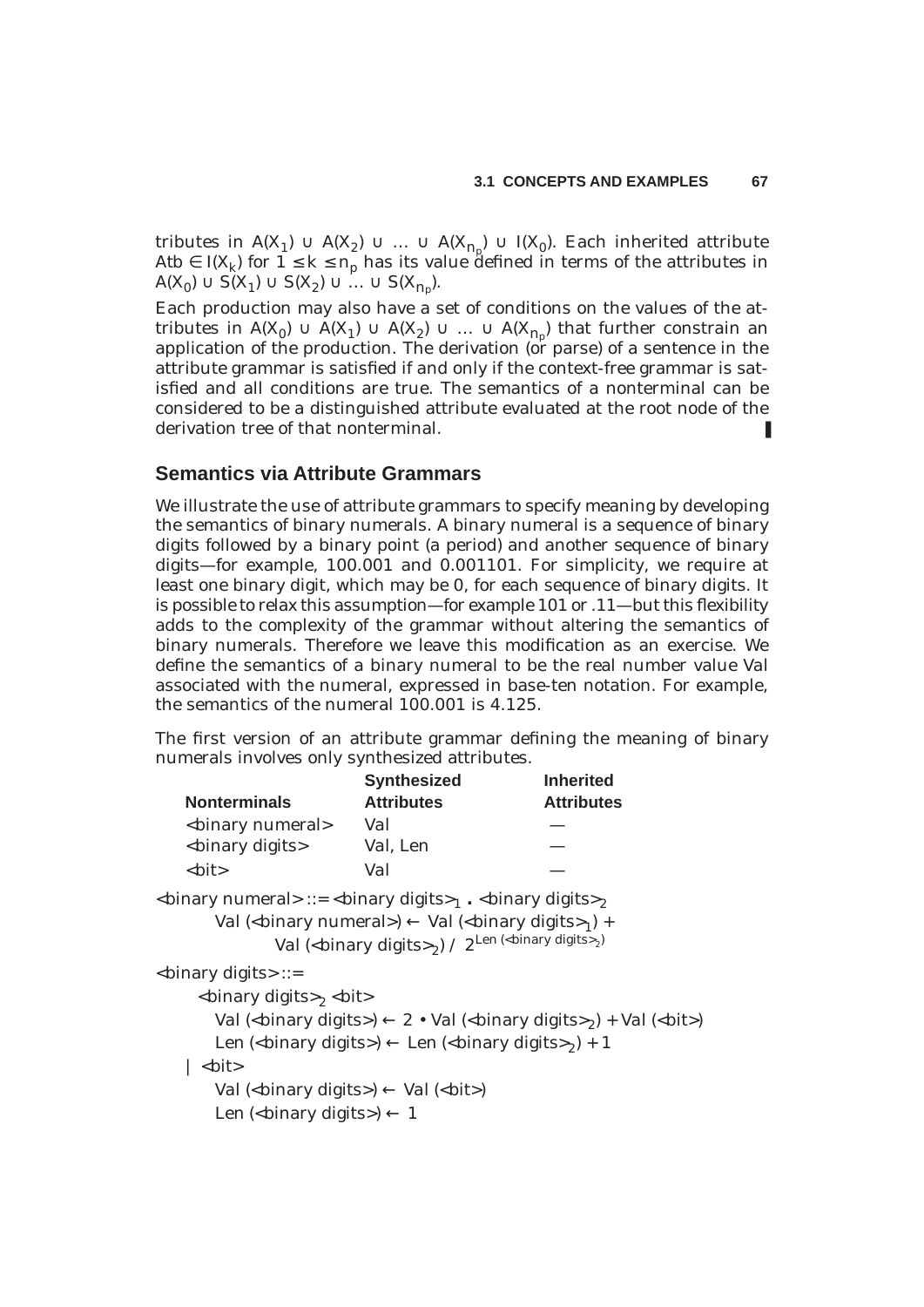```
::
        0
            Val (<br/>cbit>) \leftarrow 0
      | 1
            Val (<br/>cbit>) \leftarrow 1
```
The derivation tree in Figure 3.7 illustrates the use of attributes that give the semantics for the binary numeral 1101.01 to be the real number 13.25.



*Figure 3.7*: Binary Numeral Semantics Using Synthesized Attributes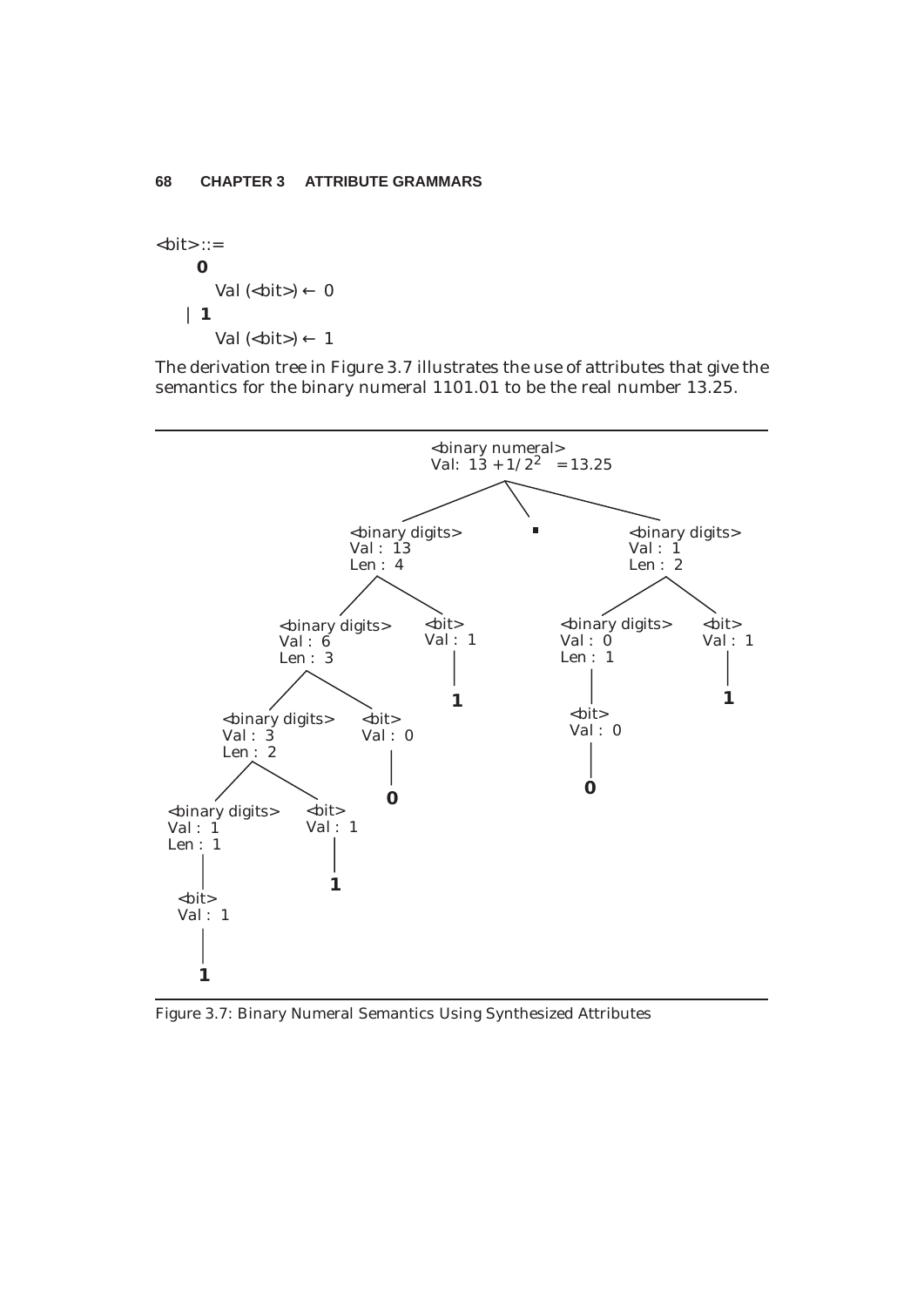The previous specification for the semantics of binary numerals was not based on positional information. As a result, the attribute values below the root do not represent the semantic meaning of the digits at the leaves. We now present an approach based on positional semantics, illustrated first in base 10,

$$
123.45 = 1 \cdot 10^2 + 2 \cdot 10^1 + 3 \cdot 10^0 + 4 \cdot 10^{-1} + 5 \cdot 10^{-2}
$$

and then in base 2,

$$
110.101 = 1 \cdot 2^2 + 1 \cdot 2^1 + 0 \cdot 2^0 + 1 \cdot 2^{-1} + 0 \cdot 2^{-2} + 1 \cdot 2^{-3}
$$
  
= 6.625 (base 10).

We develop a positional semantics in which an inherited attribute called *Pos* is introduced. It is convenient to separate the sequence of binary digits to the left of the binary point, identified by the nonterminal <binary digits>, from the fractional binary digits to the right of the binary point, identified by the nonterminal <fraction digits>.

|                                                               | <b>Synthesized</b> | <b>Inherited</b>  |
|---------------------------------------------------------------|--------------------|-------------------|
| <b>Nonterminals</b>                                           | <b>Attributes</b>  | <b>Attributes</b> |
| <br>shiddenlerging shidden and<br>$\alpha$<br>binary numeral> | Val                |                   |
| <br>shiddenlight>                                             | Val                | Pos               |
| <fraction digits=""></fraction>                               | Val, Len           |                   |
| $\langle \text{bit} \rangle$                                  | Val                | Pos               |

We write our grammar in left recursive form, which means that the leftmost binary digit in a sequence of digits is "at the bottom" of the parse tree, as shown in Figure 3.7. For the binary digits to the left of the binary point, we initialize the *Pos* attribute to zero and increment it by one as we go down the tree structure. This technique provides the correct positional information for the binary digits in the integer part, but a different approach is needed for the fractional binary digits since the exponents from left to right are -1, -2, -3, .... Notice that this exponent information can be derived from the length of the binary sequence of digits from the binary point up to, and including, the digit itself. Therefore we add a length attribute for fractional digits that is transformed into a positional attribute for the individual bit. Notice that the *Val* attribute at any point in the tree contains the absolute value for the portion of the binary numeral in that subtree. Therefore the value of a parent node is the sum of the values for the children nodes. These ideas are implemented in the following attribute grammar:

<binary numeral> ::= <binary digits> **.** <fraction digits>

*Val* (<binary numeral>) ← *Val* (<binary digits>)+*Val* (<fraction digits>) *Pos* (<br/>binary digits>)  $\leftarrow$  0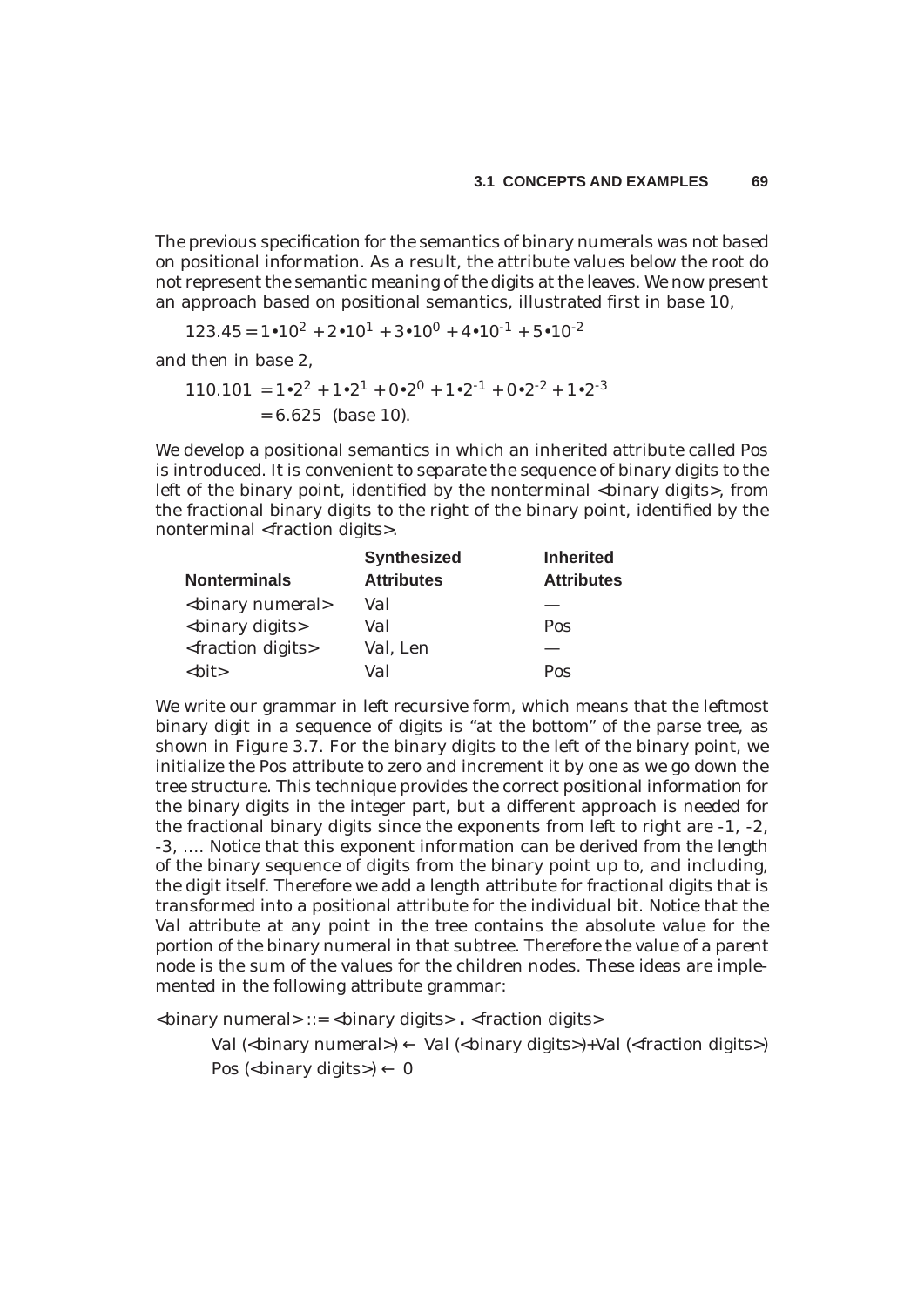```
<binary digits> ::=
       \langlebinary digits\langle\rangle\langlebit\rangleVal (\text{binary digits}) \leftarrow \text{Val}(\text{binary digits}>_2) + \text{Val}(\text{shift}>_1)Pos (<br/>cbinary digits><sub>2</sub>) ← Pos (<br/>cbinary digits>) + 1
           Pos (<br/>cbit>) \leftarrow Pos (<br/>cbinary digits>)
      | <br/>bit>
           Val (<br/>cbinary digits>) \leftarrow Val (<br/>cbit>)
           Pos (<br/>cbit>) \leftarrow Pos (<br/>cbinary digits>)
<fraction digits> ::=
       \langle fraction digits>2 \langle bit\rangleVal (<fraction digits>) \leftarrow Val (<fraction digits><sub>2</sub>) + Val (<br/>cbit>)
           Len (<fraction digits>) \leftarrow Len (<fraction digits><sub>2</sub>) + 1
           Pos (<br/>cbit>) \leftarrow - Len (<fraction digits>)
      \vert <br/>bit>
           Val (<fraction digits>) \leftarrow Val (<br/>cbit>)
           Len (<fraction digits>) \leftarrow 1
           Pos (\text{chit}) \leftarrow -1::=
        0
           Val (<br/>cbit>) \leftarrow 0
     | 1
           Val(\text{chit}) \leftarrow 2^{Pos(\text{chit})}
```
The parse tree in Figure 3.8 illustrates the use of positional attributes to generate the semantics of the binary numeral 110.101 to be the real number 6.625.

The two attribute grammars for binary numerals do not involve conditions. If we limit the size of binary numerals to match a particular machine architecture, conditionals can be introduced to ensure that the binary numerals are of proper size. Actually, this situation is fairly complex since real number representations in most computers are based on scientific notation, not the fractional notation that has been illustrated above. We examine this problem of checking the size of binary numerals in the exercises.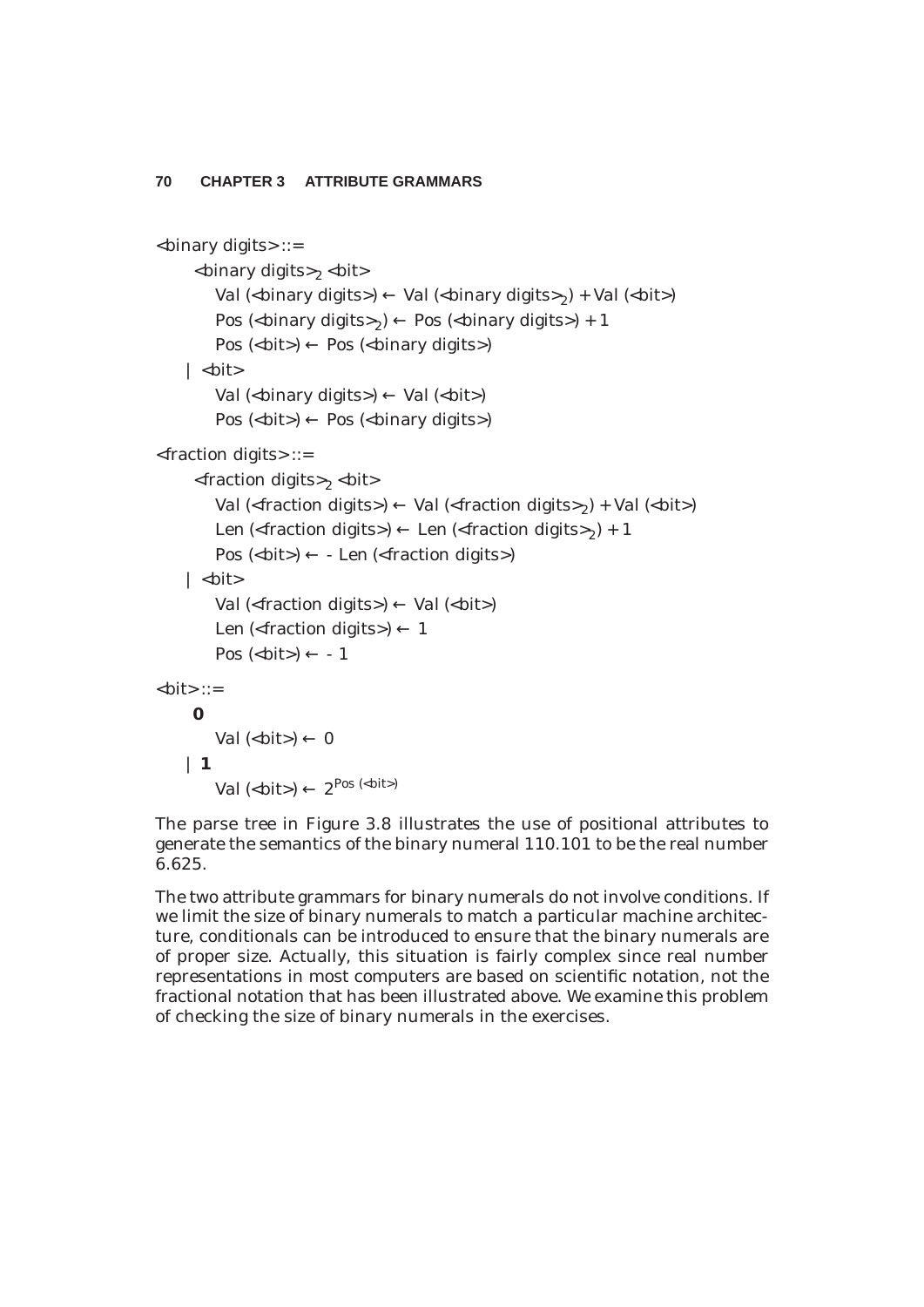

*Figure 3.8*: Binary Numeral Semantics Using Positional Attributes

## **Exercises**

1. In old versions of Fortran that did not have the character data type, character strings were expressed in the following format:

<string literal> ::= <numeral> H <string>

where the <numeral> is a base-ten integer  $(≥ 1)$ , H is a keyword (named after Herman Hollerith), and <string> is a sequence of characters. The semantics of this string literal is correct if the numeric value of the baseten numeral matches the length of the string. Write an attribute grammar using only synthesized attributes for the nonterminals in the definition of <string literal>.

- 2. Repeat exercise 1, using a synthesized attribute for <numeral> and an inherited attribute for <string>.
- 3. Repeat exercise 1, using an inherited attribute for <numeral> and a synthesized attribute for <string>.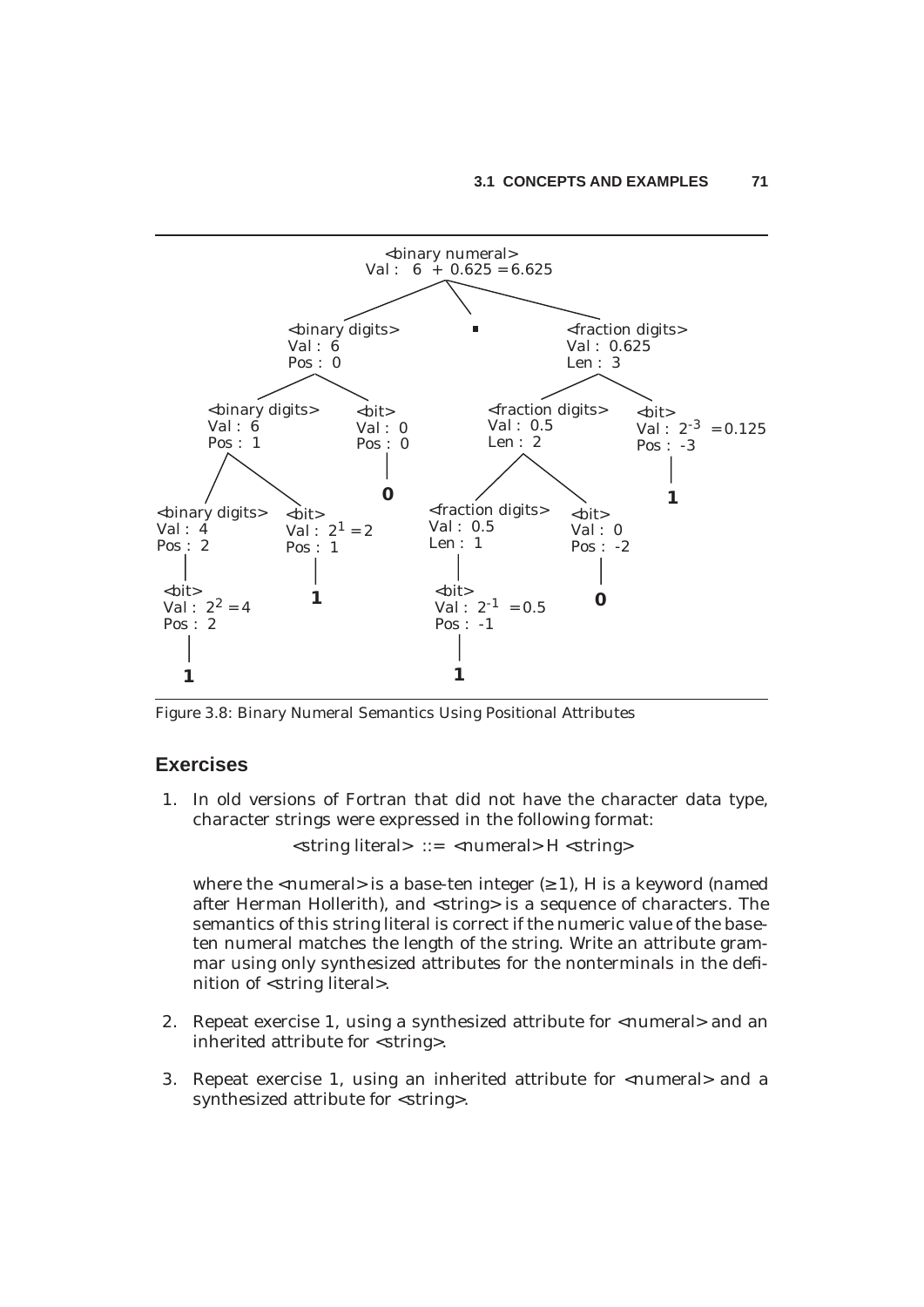4. The following BNF specification defines the language of Roman numerals less than 1000:

> <roman> ::= <hundreds> <tens> <units> <hundreds> ::= <low hundreds> | **CD** | **D** <low hundreds> | **CM**  $\langle$ low hundreds> ::= ε |  $\langle$ low hundreds> **C**  $\langle$  tens> ::=  $\langle$  low tens> | **XL** | **L**  $\langle$  low tens> | **XC**  $\langle$  <low tens> ::= ε |  $\langle$  low tens> **X** <units> ::= <low units> | **IV** | **V** <low units> | **IX**  $\langle$  <low units> ::=  $\varepsilon$  |  $\langle$  <low units> **I**

Define attributes for this grammar to carry out two tasks:

- a) Restrict the number of X's in <low tens>, the I's in <low units>, and the C's in < low hundreds > to no more than three.
- b) Provide an attribute for <roman> that gives the decimal value of the Roman numeral being defined.

Define any other attributes needed for these tasks, but do not change the BNF grammar.

- 5. Expand the binary numeral attribute grammar (either version) to allow for binary numerals with no binary point (1101), binary fractions with no fraction part (101.), and binary fractions with no whole number part (.101).
- 6. Develop an attribute grammar for integers that allows a leading sign character (+ or -) and that ensures that the value of the integer does not exceed the capacity of the machine. Assume a two's complement representation; if the word-size is n bits, the values range from  $-2^{n-1}$  $\frac{1}{2^{n-1}-1}$ .
- 7. Develop an attribute grammar for binary numerals that represents signed integers using two's complement. Assume that a word-size attribute is inherited by the two's complement binary numeral. The meaning of the binary numeral should be present at the root of the tree.
- 8. Assume that we have a 32-bit machine where real numbers are represented in scientific notation with a 24-bit mantissa and an 8-bit exponent with 2 as the base. Both mantissa and exponent are two's complement binary numerals. Using the results from exercise 7, write an attribute grammar for <binary real number> where the meaning of the binary numeral is at the root of the tree in base-10 notation—for example,  $0.5 \cdot 2^5$ .